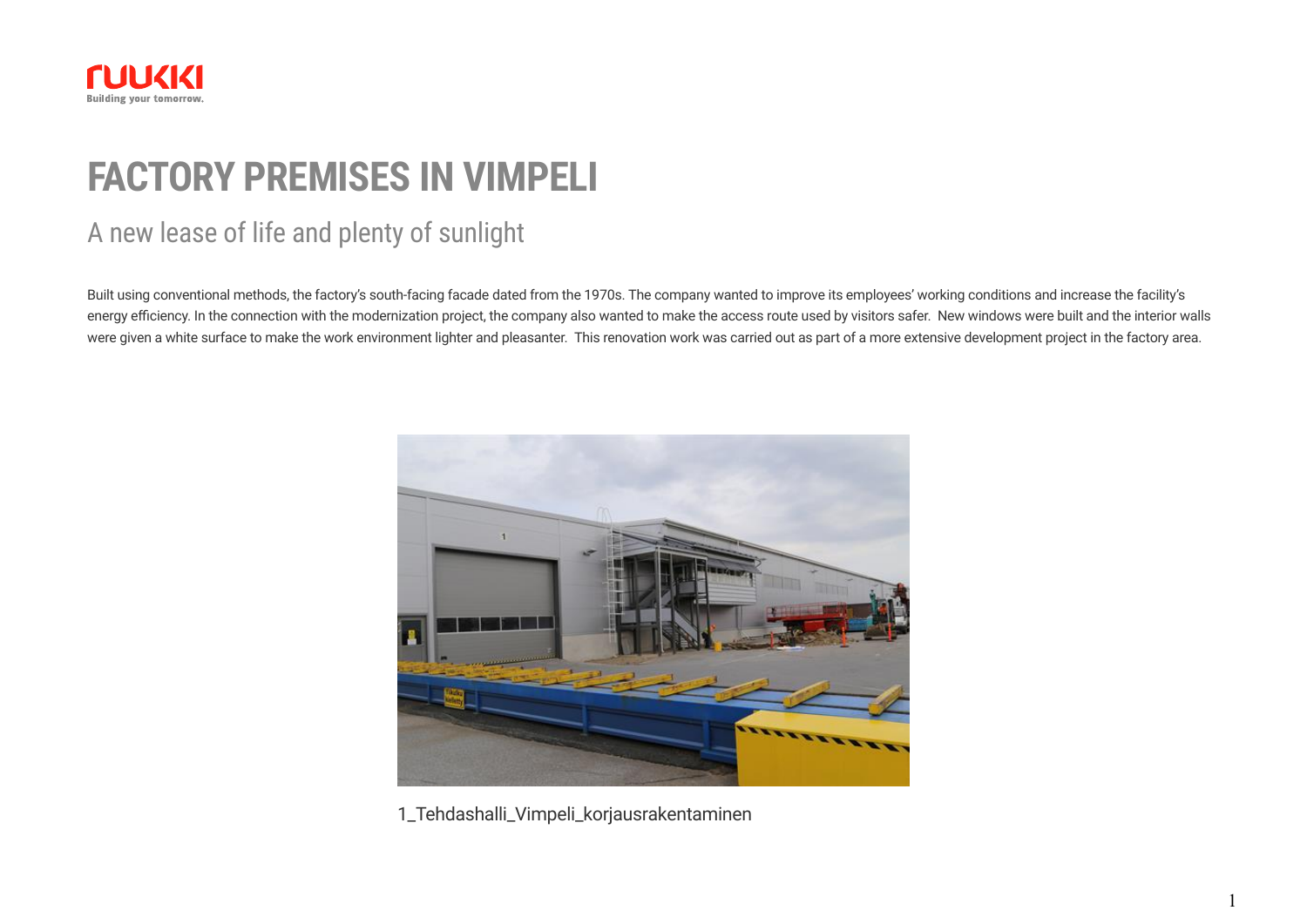#### **Ruukki's delivery: 2015**

- $\geq$  800m<sup>2</sup> Ruukki® energy sandwich panel
- $\geq$  50m<sup>2</sup> facade cladding: Lamella lap 60

## **RELATED PRODUCTS**



### **CLADDING LAMELLA LAP 60**

Rounded highlights with hidden fix Lamella lap 60 for ventilated steel and aluminium facade systems. [Cladding Lamella Lap 60](https://www.ruukki.com/b2b/products/facade-claddings/cladding-lamellas/facade-claddings-details---cladding-lamella/lamella-lap-60)